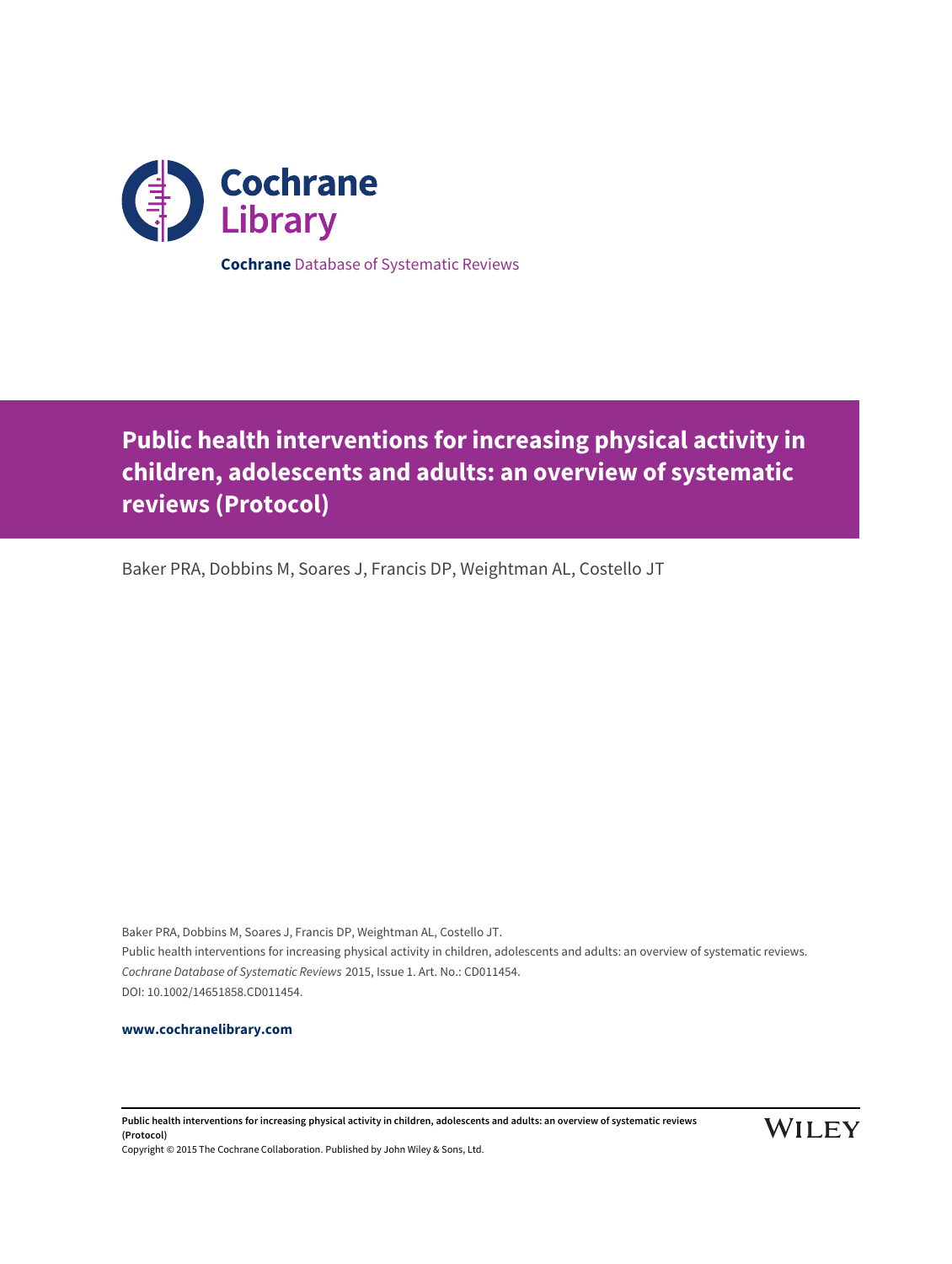# **TABLE OF CONTENTS**

|                                          | $\overline{8}$  |  |
|------------------------------------------|-----------------|--|
| CONTRIBUTIONS OF AUTHORS (CONTRIBUTIONS) | $\overline{10}$ |  |
|                                          |                 |  |
|                                          |                 |  |
|                                          |                 |  |

**Public health interventions for increasing physical activity in children, adolescents and adults: an overview of systematic reviews i (Protocol)**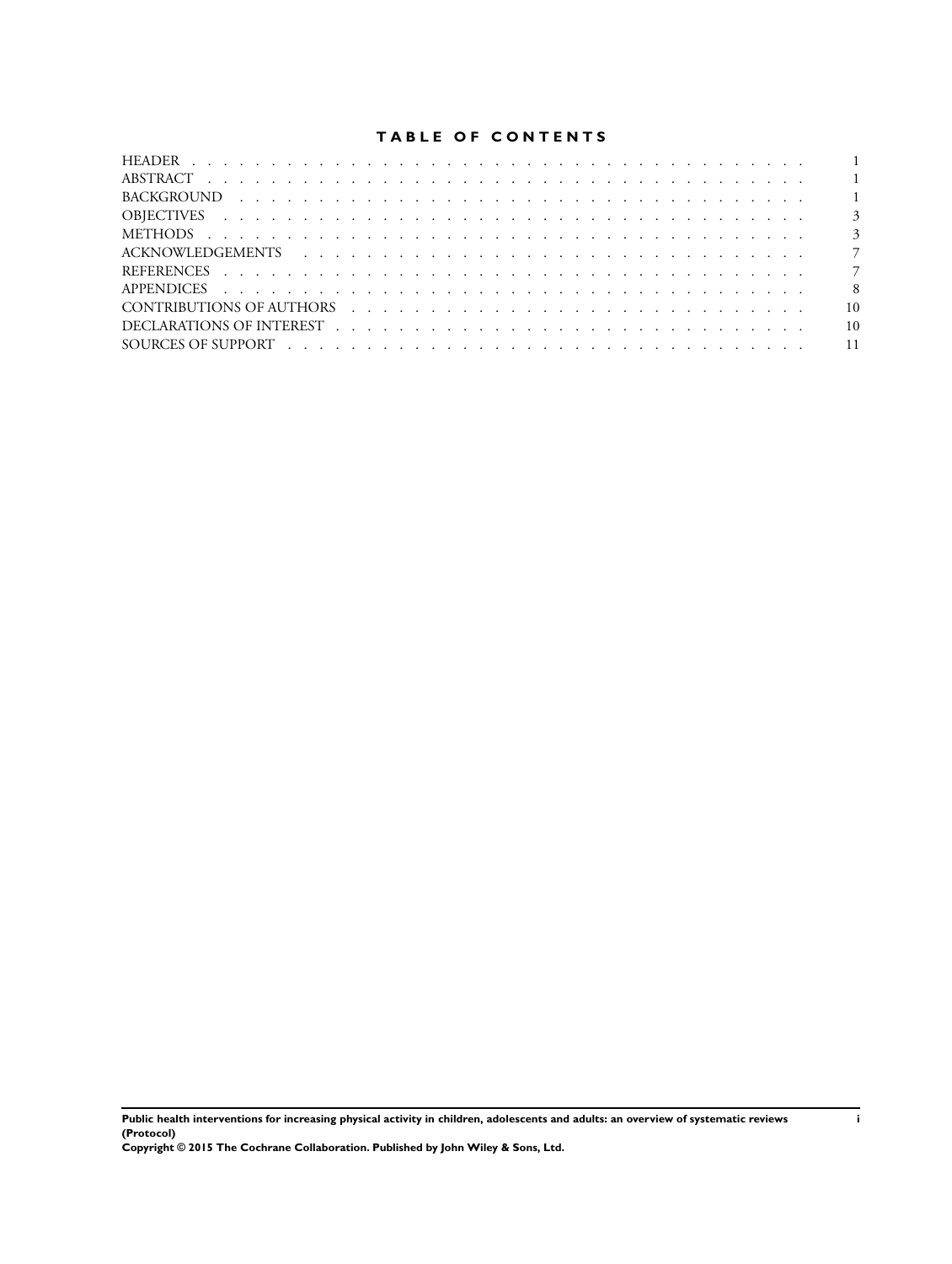<span id="page-2-0"></span>**[Overview of Reviews Protocol]**

# **Public health interventions for increasing physical activity in children, adolescents and adults: an overview of systematic reviews**

Philip RA Baker<sup>1</sup>, Maureen Dobbins<sup>2</sup>, Jesus Soares<sup>3</sup>, Daniel P Francis<sup>4</sup>, Alison L Weightman<sup>5</sup>, Joseph T Costello<sup>6</sup>

<sup>1</sup>School of Public Health and Social Work, Instiitute of Health and Biomedical Innovation, Queensland University of Technology, Kelvin Grove, Australia. <sup>2</sup>School of Nursing, McMaster University, Hamilton, Canada. <sup>3</sup>Division of Nutrition, Physical Activity and Obesity, National Center for Chronic Disease Prevention and Health Promotion, Centers for Disease Control and Prevention, Atlanta, Georgia, USA. <sup>4</sup>School of Public Health and Social Work, Queensland University of Technology, Brisbane, Australia. <sup>5</sup>Support Unit for Research Evidence (SURE), Information Services, Cardiff University, Cardiff, UK. <sup>6</sup>School of Exercise and Nutrition Sciences and Institute of Health and Biomedical Innovation, Queensland University of Technology, Brisbane, Australia

Contact address: Philip RA Baker, School of Public Health and SocialWork, Instiitute of Health and Biomedical Innovation, Queensland University of Technology, Victoria Park Road, Kelvin Grove, Queensland, 4059, Australia. [p2.baker@qut.edu.au.](mailto:p2.baker@qut.edu.au)

**Editorial group:** Cochrane Public Health Group. **Publication status and date:** New, published in Issue 1, 2015.

**Citation:** Baker PRA, Dobbins M, Soares J, Francis DP, Weightman AL, Costello JT. Public health interventions for increasing physical activity in children, adolescents and adults: an overview of systematic reviews. *Cochrane Database of Systematic Reviews* 2015, Issue 1. Art. No.: CD011454. DOI: 10.1002/14651858.CD011454.

Copyright © 2015 The Cochrane Collaboration. Published by John Wiley & Sons, Ltd.

## **A B S T R A C T**

This is the protocol for a review and there is no abstract. The objectives are as follows:

This overview intends to: a) summarise the existing evidence on interventions that aim to increase PA; b) explore whether any effects of the intervention are different within and between populations, and whether these differences form an equity gradient such as an effect that differs according the advantage/disadvantage (e.g. low income and ethnic minorities); c) highlight gaps in the present evidence base that may warrant a Cochrane systematic review to be completed; and c) identify 'up to date' Cochrane reviews. .

# **B A C K G R O U N D**

## **Description of the condition**

Physical activity (PA) is defined as "any bodily movement produced by the contraction of skeletal muscles that results in an increase in caloric requirements over resting energy expenditure" [\(Caspersen 1985](#page-8-0); [ACSM 2013\)](#page-8-0). PA is classified by level of intensity into: very light; light; moderate; and vigorous (both hard and very hard; [ACSM 2013](#page-8-0)). Daily PA is essential for physical and mental health and general well-being of adults, adolescents, and children [\(Department of Health and Human Services 2008;](#page-8-0) [WHO 2010](#page-8-0); [ACSM 2013\)](#page-8-0). The attainment of moderate levels of PA provides many health benefits including a reduced risk of many chronic diseases, particularly cardiovascular disease and type 2 diabetes, and of the risk factors associated with these conditions such as being overweight or obese, high blood pressure and high blood cholesterol [\(Department of Health and Human Services 2008](#page-8-0)). All healthy adults aged 18 to 65 years should aim to take part in

**Public health interventions for increasing physical activity in children, adolescents and adults: an overview of systematic reviews 1 (Protocol)**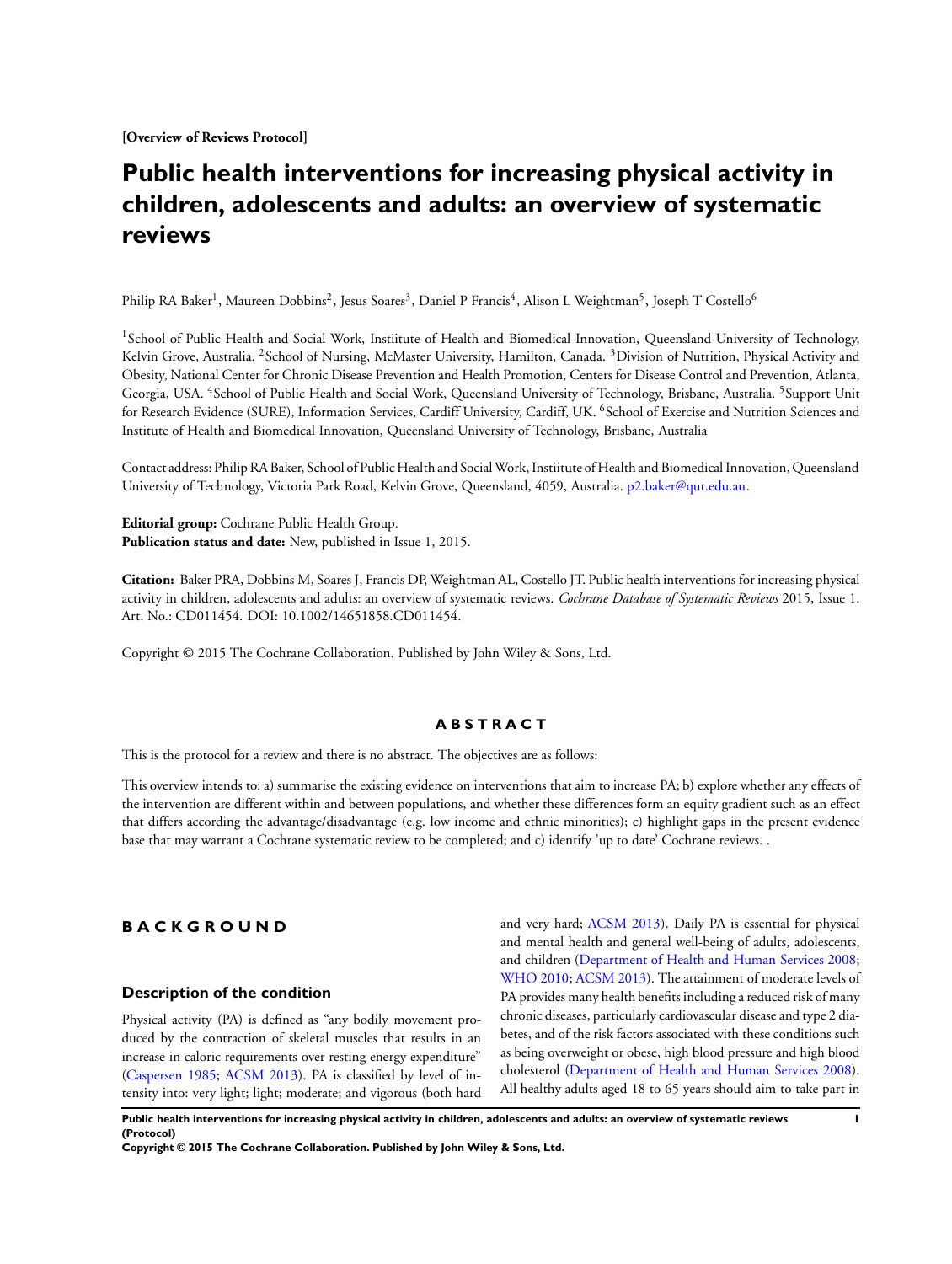at least 150 minutes of moderate intensity aerobic activity each week, or at least 75 minutes of vigorous-intensity aerobic activity per week, or equivalent combinations of moderate- and vigorousintensity activities [\(Department of Health and Human Services](#page-8-0) [2008](#page-8-0); [O'Donovan 2010](#page-8-0); [WHO 2010](#page-8-0)). Children and young people (aged 5 to 17 years) should accumulate at least 60 minutes of moderate-to-vigorous-intensity aerobic activity per day, including vigorous-intensity aerobic activities that improve bone density and muscle strength [\(Department of Health and Human Services](#page-8-0) [2008](#page-8-0); [O'Donovan 2010;](#page-8-0) [WHO 2010](#page-8-0)).

Despite compelling evidence on the benefits of PA [\(Department](#page-8-0) [of Health and Human Services 2008](#page-8-0); [Powell 2011](#page-8-0)), globally, a third of adults and four-fifths of adolescents do not reach public health guideline-recommended levels of PA ([Hallal 2012](#page-8-0)).

Global efforts to counteract this problem are currently in practice and public health strategies have been adopted to increase the levels of PA in the population ([Baker 2011\)](#page-8-0).

## **Description of the interventions**

Interventions that are used to increase PA in general can be differentiated from interventions to increase PA for the treatment of a particular condition, such as arthritis or mental illness. This overview of reviews will include systematic reviews where strategies are employed for the stated purpose to increase PA levels to improve health and well-being of children, adolescents and adults. Interventions that are primarily only intended to treat a condition will be excluded. We will include all interventions for PA within the public health and health promotion context that intend to improve - directly or indirectly - PA at a population level, rather than those targeted solely at individuals with particular disease conditions, with the exception of where the population is described as obese. These interventions may operate at the level of the community, systems, policy and legislation. Generally, these are organized measures (whether public or private) to prevent disease, promote health, and prolong life among the population as a whole [\(WHO](#page-8-0) [2014](#page-8-0)).

A wide-range of interventions has been deployed to try to increase PA levels across the population. These interventions are often designed to modify the social, economic, environmental or cultural factors in which people live to enable PA, and often address issues identified as barriers for PA. It may even be that there is a need for these population-level interventions to enable more individual-focused interventions to work ([Lawlor 2003\)](#page-8-0). Communitywide interventions are an example of a type of population-level intervention; these are typically multifaceted, long-term strategies for promoting healthy behaviours in entire populations and addressing the determinants of health. Four specific types of interventions comprise this approach: comprehensive integrated approaches; mass media campaigns; person-focused; and environmental change [\(Baker 2011](#page-8-0)). Although these may be presented as a package, they may also be presented as single interventions. PA

interventions may focus on policy, programs, legislation, or other community interventions. Public health interventions can be undertaken in specific settings such as schools and workplaces or may be environmental. Public health interventions may be broad in their reach (such as mass-media campaigns), or may be more specific in their focus, and delivered through groups or directly to individuals.

## **Adverse effects of the interventions**

There is a potential for all interventions to produce unwanted effects beyond reversal of the intended behaviour. This overview will pay particular attention to identifying those for whom the interventions provide benefit, and those whom they disadvantage. Moreover, we will monitor musculoskeletal injury and cardiovascular events associated with these interventions [\(Foster 2005](#page-8-0)), as they are often an unintended consequence of increased PA.

## **How the intervention might work**

This overview will examine the effectiveness of various public health interventions to increase PA and will identify a wide range of diverse interventions, determined by the systematic reviews that are available, focusing on PA promotion strategies in the general population. Each intervention approach will have its own mechanism or theory by which it seeks to increase PA.

## **Why it is important to do this overview**

There is strong evidence that physical inactivity, that is, not meeting the minimum PA requirements, increases the risk of many adverse health conditions, including coronary heart disease, type 2 diabetes, and breast and colon cancers, and shortens life expectancy [\(Lee 2012a\)](#page-8-0). Over the last century a large body of evidence has clearly documented the many health benefits of PA ([Warburton](#page-8-0) [2010](#page-8-0)). However, despite the positive health effects associated with regular PA, physical inactivity remains a common public health problem in high-, middle-, and low-income countries. Unfortunately, the prevalence of physical inactivity appears to be increasing in many countries [\(Guthold 2008;](#page-8-0) [Bauman 2009](#page-8-0)), with low income and ethnic minority adults reporting the lowest rates of PA ([Gidlow 2006](#page-8-0)). There is some evidence to suggest that interventions designed to increase PA can lead to moderate short- and mid-term increases in PA [\(Foster 2005](#page-8-0)). However, it is still unclear which is/are the most effective intervention/s (e.g. mass media campaigns, school- or work-based programmes, environmental changes) for increasing PA in adults, adolescents and children from a public health perspective.

Overviews of reviews (overviews) serve the purpose of synthesizing evidence from a number of systematic reviews in health care into a single convenient source for public health policy and practice.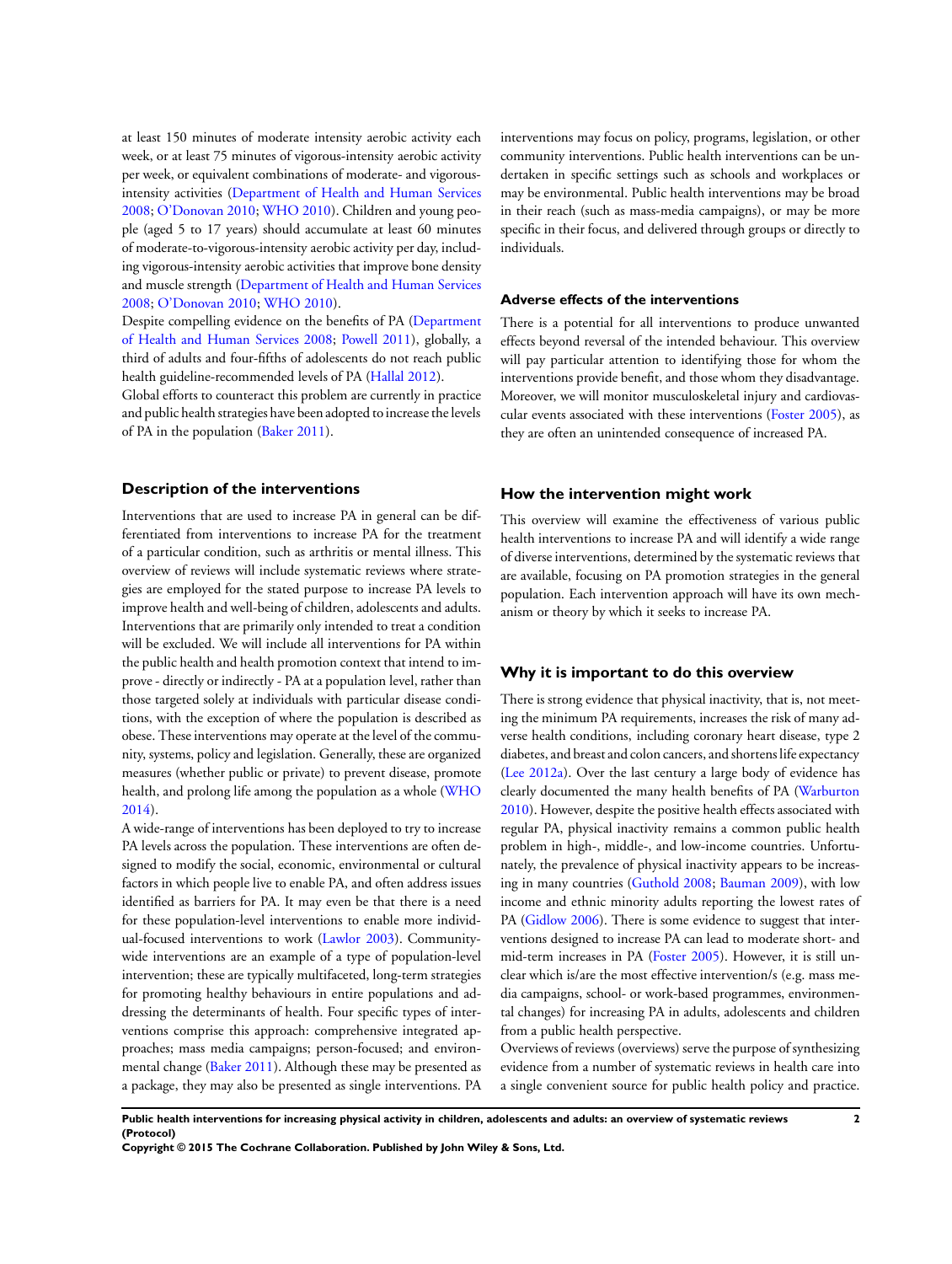Overviews follow a similar format to systematic reviews, with the exception of summarizing systematic reviews, rather than primary studies. To date, many systematic reviews have been undertaken to determine the effectiveness of interventions for increasing PA. Some of these systematic reviews cover interventions that intend to increase PA levels on a wide-scale (whole population; [Baker 2011](#page-8-0)), whilst others are more individualistic in nature ([O'Malley 2012](#page-8-0)). Furthermore, some reviews have been undertaken with children in specific settings (e.g. school-based interventions; [Dobbins 2013](#page-8-0)). Currently, there is no Cochrane overview that consolidates the range of intervention strategies covered by single reviews. Therefore, an overview is necessary to examine the evidence and to identify which interventions increase PA, in order to provide a convenient resource for public health policy makers, public health practitioners, and community members ([Baker 2014](#page-8-0)). A number of 'best buys for PA' have been stated through consensus or advocacy, however the evidence base for their recommendations is uncertain and contradicts evidence from current systematic reviews.

Therefore, this overview will examine the effectiveness of various public health interventions to increase PA and highlight gaps in the present evidence base that warrant the production of new systematic reviews.

The proposed overview aims to provide an up to date overview of available strategies for increasing PA in the medium-term (three months to three years) and long-term (more than three years), and for overall health and well-being, rather than as a treatment modality for a particular condition or disease, and to provide a important resource for health decision makers.

# **O B J E C T I V E S**

This overview intends to: a) summarise the existing evidence on interventions that aim to increase PA; b) explore whether any effects of the intervention are different within and between populations, and whether these differences form an equity gradient such as an effect that differs according the advantage/disadvantage (e.g. low income and ethnic minorities); c) highlight gaps in the present evidence base that may warrant a Cochrane systematic review to be completed; and c) identify 'up to date' Cochrane reviews. .

# **M E T H O D S**

## **Criteria for considering reviews for inclusion**

**Types of reviews**

We will include systematic reviews of randomised controlled trials (RCTS), cluster randomised controlled trials, controlled beforeand-after studies, and interrupted time series.

Higgins described a systematic review as being characterised as having ([Higgins 2011](#page-8-0)):

• a clearly stated set of objectives with pre-defined eligibility criteria;

• an explicit, reproducible methodology;

• a systematic search that attempts to identify all studies that would meet the eligibility criteria;

• an assessment of the validity of the findings of the included studies, such as risk of bias assessment;

• a systematic presentation, and synthesis, of the

characteristics and findings of the included studies.

We will include reviews that meet a minimum methodological level of strength in their conduct, rated by the Health Evidence Quality Assessment Tool (HE QAT) by Health Evidence as strong (score of 8 to 10; [Dobbins 2010](#page-8-0)). The use of HE QAT will identify systematic reviews of adequate reliability from which an overview of systematic reviews can be constructed. This approach is similar, but more inclusive than that used by many Cochrane overviews, which only include Cochrane reviews.

## **Types of participants**

We will include interventions for children, adolescents and adults, and those described more broadly by the authors as community or population interventions. Current PA guidelines specify recommendations for different age groups of children and also differentiate between adults (18 to 64 years) and older adults (over 65 years). Therefore, all ages in terms of participants will be included, and we will consider grouping evidence based upon the following ranges:

- children 5 to 12 years;
- adolescents 13 to 17 years;
- adults 18 years or older.

The definitions of these age categories are expected to vary between the included reviews, due to known differences arising from inconsistent use in national guidelines.

## **Types of interventions**

We will include systematic reviews that evaluate any intervention or combination of interventions that are designed to modify medium- to long-term outcomes of PA behaviours of children, adolescents, and adults. Reviews will be included where these interventions have been compared with either control interventions (such as standard community practice, or placebo) or with another type of intervention aiming to increase PA or reduce sedentary behaviour.

We will include all interventions for PA within the public health and health promotion context that intend to improve - directly

**Public health interventions for increasing physical activity in children, adolescents and adults: an overview of systematic reviews 3 (Protocol)**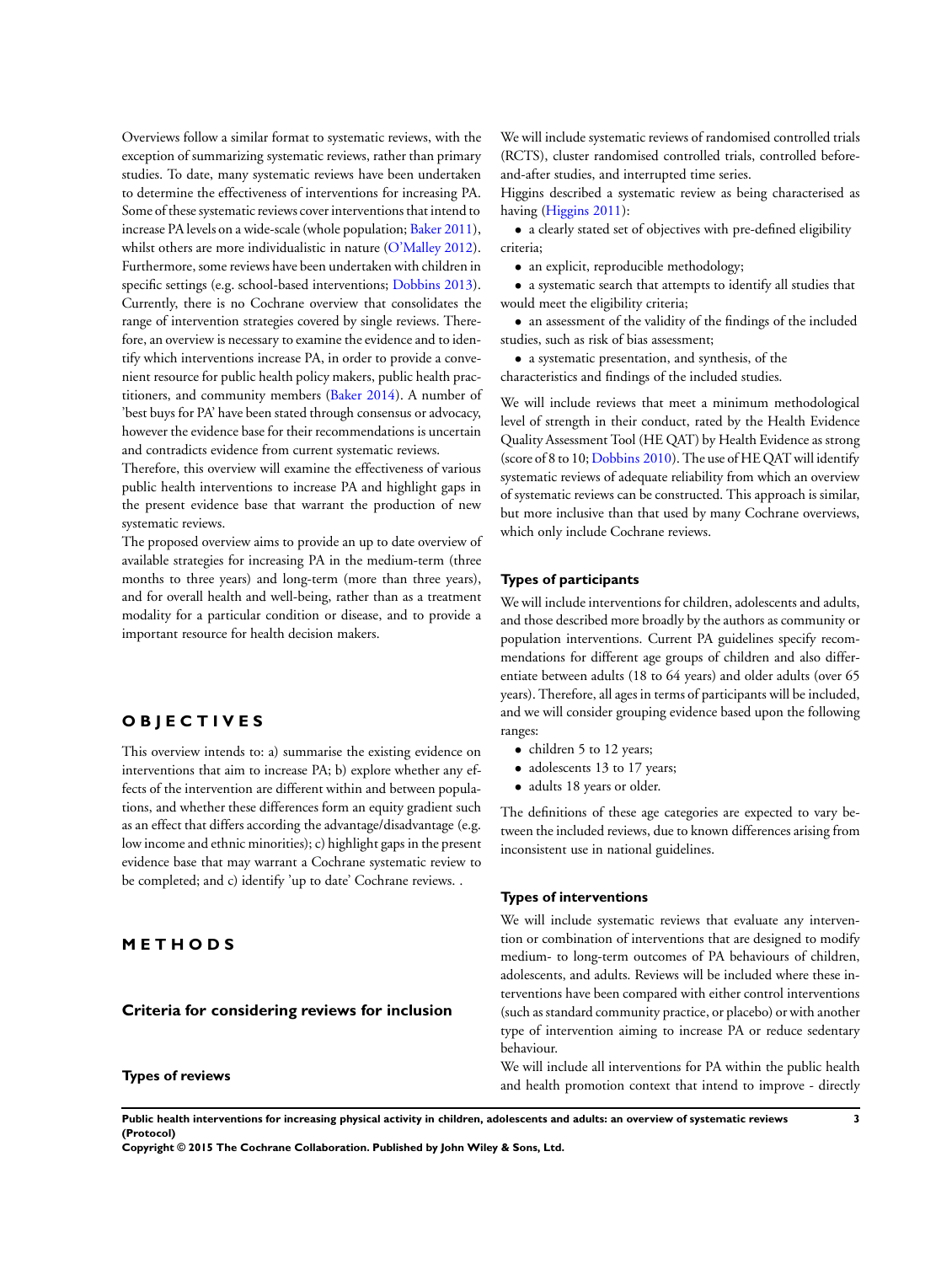or indirectly - PA at a population level, rather than those targeted solely at individuals with particular disease conditions, with the exception of where the population is described as obese. These interventions may operate at the level of the community, systems, policy and legislation, and may target individuals within the population.

We will exclude systematic reviews on people presenting with specific conditions or co-morbidities if the intervention is primarily focused on a medical diagnosis, unless the constituents of a community or population are described as being overweight and obese.

## **Types of outcomes**

We expect to identify a mixture of continuous and dichotomous outcome measures that are included in the systematic review where the outcome is measured at a minimum of 12 weeks from the start of intervention. Population level measures of PA as reported in the primary studies and summarised in the systematic review will be included in the overview.

#### **Primary outcome measures**

• Proportion of the population achieving moderate to vigorous physical activity assessed through self-reported measurements or the use of pedometers or accelerometers. At a population level the results may be expressed as proportion of active and inactive people including those meeting national recommendations in which the study was undertaken, and arbitrary measures such as the attainment of the equivalent of 10,000 steps daily [\(Tudor-Locke 2004](#page-8-0)).

• Duration of PA measured through self-reported measurements or pedometers or accelerometer data.

• Data on sedentary behaviour( i.e. time spent sitting or physically inactive) will also be included.

• Adverse events such as musculoskeletal injury and cardiovascular events associated with these interventions, as reported in the reviews.

## **Secondary outcome measures**

• Television viewing (TV viewing; time spent watching television).

• Body mass index (BMI).

Outcomes may also be reported at an individual level when the unit of allocation is a person rather than a community.

In addition, it will be important to identify any comments made by the review authors regarding process evaluations and descriptions of the strategies of the included studies to understand the reach and impacts of the interventions.

## **Search methods for identification of reviews**

We will follow a three part selection process to identify high quality reviews meeting the inclusion criteria.

Firstly, we will search and screen the Cochrane Database of Systematic Reviews (CDSR).

Secondly, we will search and screen Healthevidence.org for reviews that have been pre-assessed as 'strong' (having been rated 8 to 10) with the Health Evidence Quality Assessment Tool [\(Dobbins 2010](#page-8-0); [Health Evidence 2013a](#page-8-0)), and tagged with 'phys-ical activity'. The Health Evidence<sup>TM</sup> Registry of Reviews [\(http:/](http://healthevidence.org/) [/healthevidence.org/](http://healthevidence.org/)) will be the first means of identifying both Cochrane and non-Cochrane systematic reviews up to the date of the last completed search and screening process. This database will be useful because it collates references of quality-rated systematic reviews (currently more than 4000) evaluating the effectiveness of public health interventions. The Health Evidence Registry of Reviews undertakes ongoing searches with validated filters [\(Lee 2012\)](#page-8-0), handsearching and reference list searching ([Dobbins](#page-8-0) [2010](#page-8-0)); and compiles relevant public health reviews into a searchable database available via an externally available web platform (for the general public), and also 'behind firewall' fully searchable database platform. Thus, by searching this database we intend to eliminate unnecessary duplication of searching and screening of individual databases within the period of time covered by the searches.

Thirdly, we will search the same bibliographic databases with the same methodological filters as the HealthEvidence.org search strategy ([http://www.healthevidence.org/our](http://www.healthevidence.org/our-search-strategy.aspx)[search-strategy.aspx\)](http://www.healthevidence.org/our-search-strategy.aspx), combined with a physical activity/sedentary behaviour filter, for reviews published in the most recent six months. See [Appendix 1](#page-9-0) for details. Although the Health Evidence Registry of Reviews searches are carried out once a month, this will ensure that no recent reviews are missed as a result of the time taken for reviews identified to be appraised and uploaded to HealthEvidence.org,

In this third part of the process we will search the following seven databases:

- MEDLINE;
- EMBASE;
- CINAHL;
- PsycINFO;
- BIOSIS;
- SPORTDiscus;
- Sociological Abstracts.

We will combine the HealthEvidence.org systematic review filter and the physical activity/sedentary behaviour filters as follows (using as an example a search of MEDLINE (Ovid)):

MEDLINE.tw OR systematic review.tw OR meta-analysis.pt OR intervention\$.ti.

AND

walking/ OR physical fitness/ OR exercise/ OR (fitness adj

**Public health interventions for increasing physical activity in children, adolescents and adults: an overview of systematic reviews 4 (Protocol)**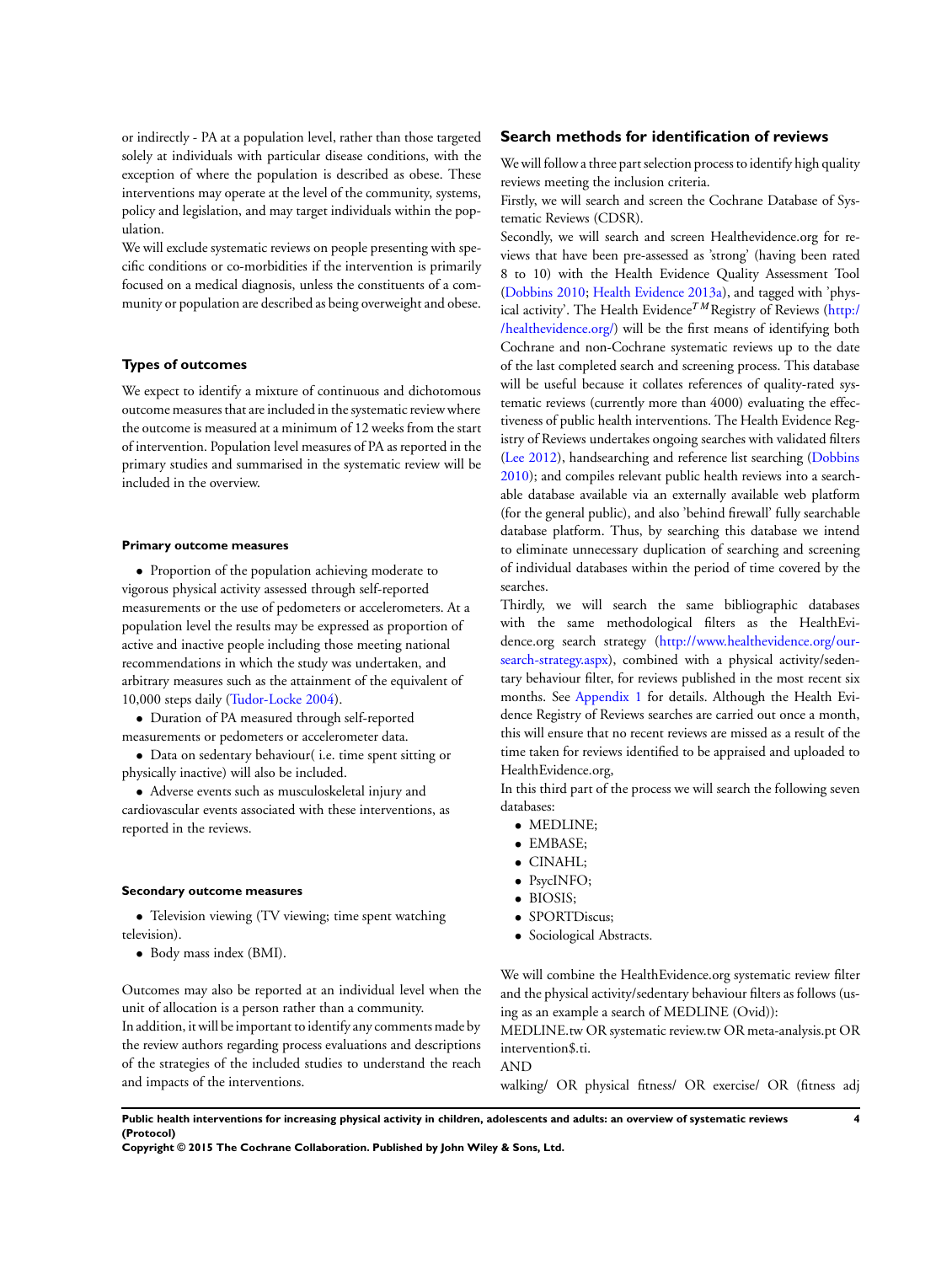class\*).ti,ab. OR gardening/ OR exp "physical education and training"/ OR dancing/ OR exp sports/ OR yoga/ OR fitness centers/ OR recreation/ OR (fitness adj (regime\* or program\*)).ti,ab. OR (led walk\* or health walk\*).ti,ab. OR (physical adj5 (fit\* or train\* or activ\* or endur\*)).ti,ab. OR ((leisure or fitness) adj5 (centre\* or center\* or facilit\*)).ti,ab. OR ((promot\* or uptak\* or encourag\* or increas\* or start\* or adher\* or sustain\* or maintain\*) adj5 gym\*).ti,ab. OR ((promot\* or uptak\* or encourag\* or increas\* or start\* or adher\* or sustain\* or maintain\*) adj5 (circuit\* or aqua\*)).ti,ab. OR ((promot\* or uptak\* or encourag\* or increas\* or start\* or adher\* or sustain\* or maintain\*) adj5 (exercis\* or exertion or keep fit or fitness class or yoga or aerobic\*)).ti,ab. OR ((decreas\* or reduc\* or discourag\*) adj5 (sedentary or deskbound or "physical\* inactiv\*")).ti,ab. OR sport\*3.ti,ab. OR walk\*3.ti,ab. OR running.ti,ab. OR jogging.ti,ab OR pilates.ti,ab. OR yoga.ti,ab. OR ((cycle or cycling) adj5 (school\* or work or workplace or commut\* or travel\* or equipment or facility\* or rack\*1 or store\*1 or storing or park\* or friendly or infrastructure)).ti,ab. OR bicycl\*.ti,ab. OR (bike\*1 or biking).ti,ab. OR (swim\*1 or swimming).ti,ab. OR (exercis\*3 adj5 aerobic\*).ti,ab. OR rollerblading.ti,ab. OR rollerskating.ti,ab. OR skating.ti,ab. OR travel mode\*1.tw. OR (active adj (travel\*4 or transportation or commut\*)).tw. OR (multimodal transportation or alternative transport\* or alternative travel\*).ti,ab OR recreation\*1.ti,ab. OR ("use" adj3 stair\*).ti,ab. OR (pedestrianis\* or pedestrianiz\*).ti,ab.

Supplementary search methods (contact with experts in the field and citation tracking of included reviews) will also be employed to maximise the sensitivity of the search strategy for recent high quality reviews.

#### **Data collection and analysis**

#### **Selection of reviews**

Our screening and selection process will follow three steps.

1) We will design the initial search strategy for sensitivity for PA and sedentary behaviour from amongst the databases of systematic reviews. After de-duplication we will undertake initial screening by reading the title and abstracts of all references to identify whether the review is potentially within the scope of the intervention approach and outcome (having the purpose and measurement of PA). We will undertake an initial screening of titles and abstracts to remove those reviews that are obviously outside the scope of the overview. We will exclude reviews identified by the Health Evidence Registry of Reviews that are deemed to be within scope, but were assessed as 'moderate' (score 5 to 7) or 'weak (1 to 4) by HE QAT [\(Dobbins 2010\)](#page-8-0), as we are limiting our search strategy to 'strong' reviews (scoring 8 to 10). Reviewers will be inclusive and, if in doubt, reviews will be left in at this stage.

2) We will retrieve the full text for those reviews that potentially meet the inclusion criteria (based on the title and abstract only). All

full text reviews obtained will be screened by two review authors (PB or MD, and the remainder of the team) to assess whether the permissable intervention and review designs are fully met. Where there is a persisting difference of opinion, a third reviewer will review the paper in question and a consensus will be reached between the three review authors.

We will assess publications identified by the primary searches for relevance using the Health Evidence<sup>TM</sup> Relevance tool for review articles as a pre-screening step consistent with Health Evidence methodology [\(Health Evidence 2013b](#page-8-0)).

3) We will map the potentially eligible studies to class the interventions and determine the priority for inclusion to minimise irrelevance and duplication of systematic reviews when there is potential overlap.

We will sort the results of the search strategy and group the systematic reviews according to the interventions studied (such as schoolbased, behaviour, incentives, mass media, community-wide etc.). We recognised that currently there are no criteria available to map systematic reviews of public health interventions for inclusion in a Cochrane overview.

After initial grouping, we will map the systematic reviews according to the strength of the included evidence, recency and breath (the range of interventions included). When there is more than one systematic review covering the intervention approach, we will base the decision for inclusion upon the criteria which at this point are: 1) recency (giving preference to the most recent systematic review), 2) HE QAT score, 3) completeness of outcome measures of PA, and 4) types of interventions included for PA. We will ask whether an older systematic review of similar strength provides more information than a more current systematic review. We will include an older systematic review along with a newer systematic reviews when the older review covers an important intervention approach or contains important studies that have not been identified in the most recent systematic review.

To summarise, for each class or type of intervention for the outcome (e.g. school-based interventions for PA), we will select the most important and highest quality reviews that most completely describe the intervention and the outcomes of this overview and avoid overlap in order to summarise succinctly the current body of evidence from trustworthy systematic reviews. We aim to use the fewest number of reviews required to summarise the intervention approach.

It may be possible that an older Cochrane review may not be included if a more current review of a similar methodological strength covers the same types of interventions and additional studies. If in doubt, we will include both reviews. The mapping process will be undertaken by PB and JS, and then reviewed by DF, JC and MD.

Our search is limited to systematic reviews from 2004 to the present to focus on the most current evidence, given that recent reviews are likely to be more representative of the current body of evidence than older reviews.

**Public health interventions for increasing physical activity in children, adolescents and adults: an overview of systematic reviews 5 (Protocol)**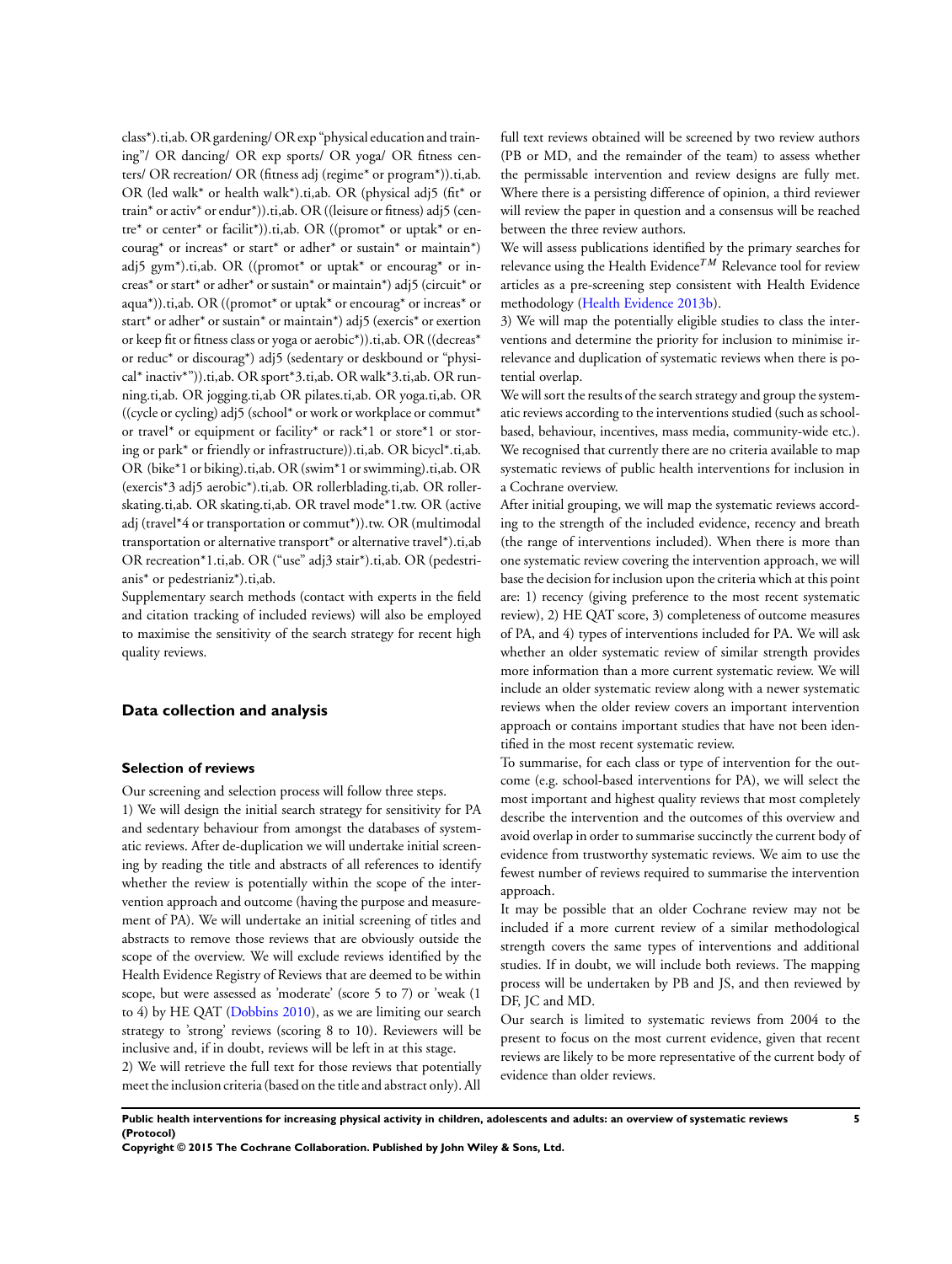#### **Data extraction and management**

We will extract data from all the reviews that meet the inclusion criteria. For each review, two review authors (PB and shared between DF, JC, JS) will independently complete data extraction forms that will be tailored to the requirements of this overview. The forms will include study designs incorporated in the individual reviews, and note whether various study types were combined in a meta-analysis. The most robust measures of PA will be extracted when the review reports several measures of PA. We will not re-analyse data presented in the systematic reviews, although we will note any problems we identify. We will extract information about the countries included in the reviews (e.g. low- or middleincome). We will note whether the reviews have reported evidence describing priority populations such as priority ethnicity, indigenous populations and low income populations for health equity. We will extract information regarding the sources of funding, cost of the interventions and any sustainability or implementation data available.

## **Assessment of methodological quality of included reviews**

#### **Quality of included reviews**

We will use the HE QAT to assess the methodological quality of all included reviews [\(Health Evidence 2013a\)](#page-8-0). For reviews located within the Health Evidence Registry of Reviews, we will use the existing score provided by Health Evidence. These reviews will not be reassessed, since they were independently assessed by two reviewers under the supervision of one of our reviewers (MD). The HE QAT assesses 10 criteria to measure the extent to which the methodological approach of a review guarded against bias. The reviewers have chosen not use to AMSTAR ([Shea 2009](#page-8-0)), a critical appraisal tool commonly used for clinical studies, although is rarely used in overviews of public health interventions ([Baker 2014](#page-8-0)). Overviews identified beyond the time covered by Health Evidence will be referred to Health Evidence who will appraise the newly identified reviews critically with the HE QAT and include them in the registry. Where we identify studies that show limitations that are important enough to make the findings of the review unreliable, we will not include the review in the overview. For this reason, we have selected 'strong' reviews (rated from 8 to 10) during the search process to exclude these reviews.

#### **Quality of evidence in included reviews**

Cochrane intervention reviews typically use excellent methods that may summarise evidence with important limitations, because of potential biases within - and across - the included studies. Where possible and appropriate, Cochrane reviews are required to use GRADE in the 'Summary of findings' table [\(Guyatt 2008](#page-8-0)). Where

the evidence provided by the included systematic reviews has been assessed by GRADE, the review authors' GRADE assessments will be presented with the results, and used in interpretation of the results.Where included reviews have not used GRADE, we will use the assessment of the quality of the evidence of the primary studies that was used in each review. Given the overview will use only strong reviews as assessed by HE QAT, we expect that assessment of the primary studies will have been completed more thoroughly than if we had decided to include poorer quality reviews.

## **Data synthesis**

The data synthesis will build upon the mapping and selection de-scribed in the [Selection of reviews.](#page-2-0) We will use descriptive statistics to report the efficacy of a variety of public health interventions that subsequently will be grouped into the following broad categories: population; community; individual, systems; and policy and legislation. We will also assemble included systematic reviews into intervention groups, and then prioritised them by date, quality and relevance.

We will consider all of the available data in the included reviews. For each included systematic review we will prepare a table summarizing what the review authors searched for and what they found. We will construct summary tables from the extracted data for, at a minimum, our main outcomes of PA, time spent in PA and number of people physically active. Depending on availability of data, we will synthesise outcomes in the medium-term (three months to three years) and long-term (more than three years). If individual reviews have included other outcomes of BMI and TV viewing (a proxy for sedentary behaviour), we may also present these. Furthermore, we will summarise any unwanted effects such as reversal of the intended behaviour, musculoskeletal injury, cardiovascular events. We will also report any identified differences in outcomes that are reported in the systematic reviews by age, gender, ethnicity and any categories noting disadvantage or priority.

We will make comparisons between the intervention's aim (PA or sedentary behaviour or both), age groups (children and adults), any specified theoretical framework and the context. In the summary we will describe whether the review's findings are potentially useful for disadvantaged populations by reporting the range of application and effects in priority populations such as priority ethnicity, indigenous populations and low income populations for health equity. We will explore the existence of an equity gradient, and the cost and sustainability of the interventions. Where the review authors have provided adequate information, we will describe the effect of the intervention when delivered in low- and middle-income countries.

We will take into account other relevant considerations besides the findings of the included reviews when drawing conclusions about implications for practice ([EPOC 2013\)](http://onlinelibrary.wiley.com/doi/10.1002/14651858.CD011083/full#CD011083-bbs2-0001). This includes considerations related to the applicability of the findings and likely impacts on equity. Our conclusions about implications for systematic re-

**Public health interventions for increasing physical activity in children, adolescents and adults: an overview of systematic reviews 6 (Protocol)**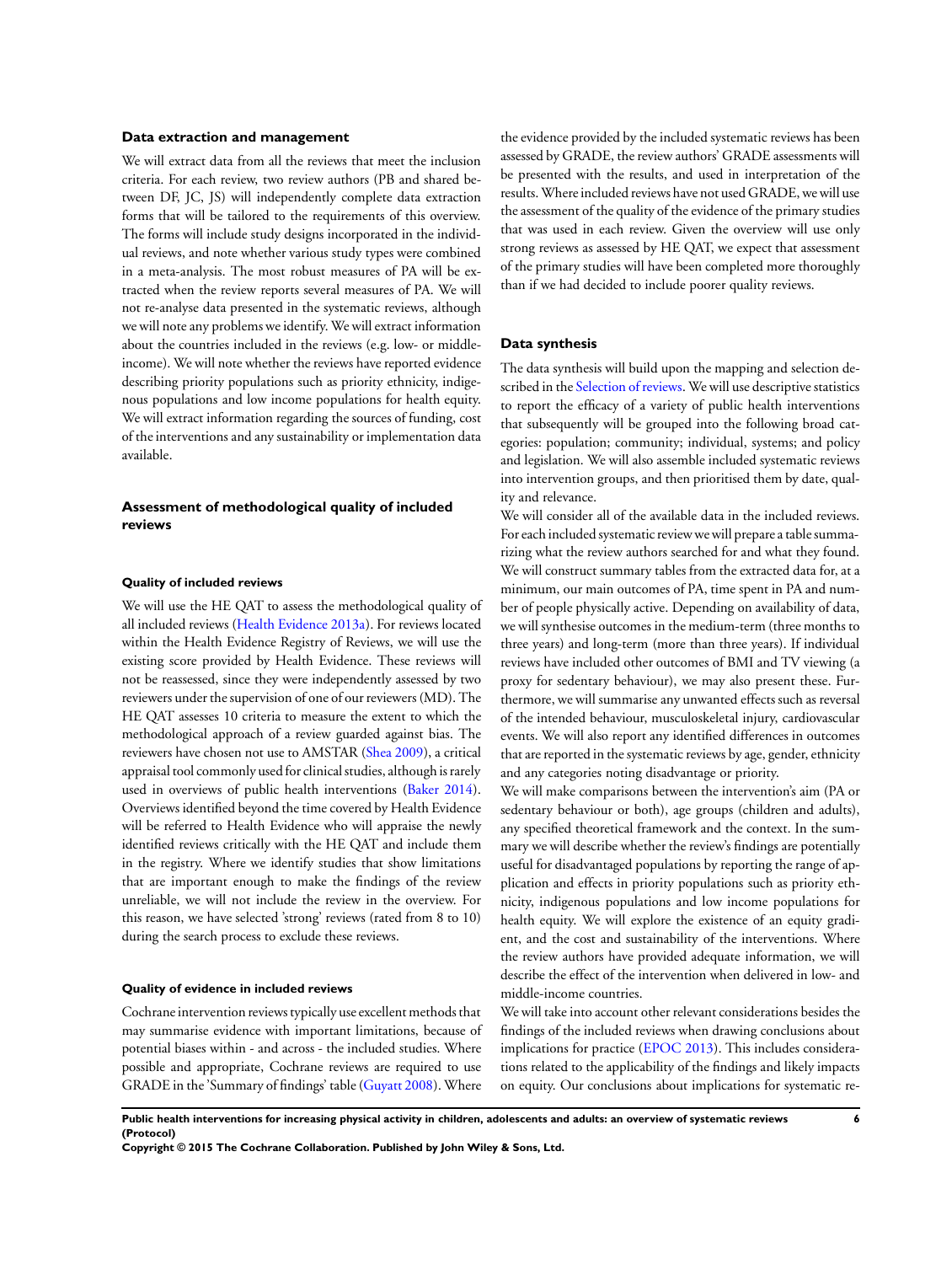<span id="page-8-0"></span>views will be based on types of delivery arrangements for which we were unable to find a reliable, up to date review and limitations identified in the included reviews. Our conclusions about implications for future evaluations will be based on the findings of the included reviews ([EPOC 2013](http://onlinelibrary.wiley.com/doi/10.1002/14651858.CD011083/full#CD011083-bbs2-0001)).

# **A C K N O W L E D G E M E N T S**

We wish to acknowledge and thank Brendan James who contributed significantly to the identification and development of the methodology during a Vacation Research Experience Scheme 2013/2014 funded by the Faculty of Health, Queensland University of Technology.

## **R E F E R E N C E S**

## **Additional references**

#### **ACSM 2013**

American College of Sports Medicine (ACSM). *ACSM's Guidelines for Exercise Testing and Prescription*. 9th Edition. Philadelphia: Lippincott Williams & Wilkins, 2013.

## **Baker 2011**

Baker P, Francis D, Soares J, Weightman A, Foster C. Community wide interventions for increasing physical activity. *Cochrane Database of Systematic Reviews* 2011, Issue 4. [DOI: 10.1002/14651858.; : CD008366]

## **Baker 2014**

Baker PRA, Costello JT, Dobbins M, Waters EB. The benefits and challenges of conducting an overview of systematic reviews in public health: a focus on physical activity. *Journal of Public Health Medicine* 2014;**36**(3): 517–21.

#### **Bauman 2009**

Bauman A, Bull F, Chey T, Craig CL, Ainsworth BE, Sallis JF, et al. The International Prevalence Study on Physical Activity: results from 20 countries. *International Journal of Behavioral Nutrition and Physical Activity* 2009;**6**:21.

#### **Caspersen 1985**

Caspersen CJ, Powell KE, Christenson GM. Physical activity, exercise, and physical fitness: definitions and distinctions for health-related research. *Public Health Reports* 1985;**100**:126.

#### **Department of Health and Human Services 2008**

Physical Activity Guidelines Advisory Committee. Physical activity guidelines advisory committee report, 2008. Washington, DC: US Department of Health and Human Services 2008:A1–H14.

#### **Dobbins 2010**

Dobbins M, DeCorby K, Robeson P, Husson H, Tirilis D, Greco L. A knowledge management tool for public health: health-evidence.ca. *BMC Public Health* 2010;**10**:496.

## **Dobbins 2013**

Dobbins M, De Corby K, Robeson P, Husson H, Tirilis D. School-based physical activity programs for promoting physical activity and fitness in children and adolescents aged 6-18. *Cochrane Database of Systematic Reviews* 2013, Issue 2. [DOI: 10.1002/14651858.; : CD007651]

## **Foster 2005**

Foster C, Hillsdon M, Thorogood M. Interventions for promoting physical activity. *Cochrane Database of Systematic Reviews* 2005, Issue 1. [DOI: 10.1002/14651858.; : CD003180]

## **Gidlow 2006**

Gidlow C, Johnston LH, Crone D, Ellis N, James D. A systematic review of the relationship between socioeconomic position and physical activity. *Health Education Journal* 2006;**65**:338–67.

#### **Guthold 2008**

Guthold R, Ono T, Strong KL, Chatterji S, Morabia A. Worldwide variability in physical inactivity: a 51-country survey. *American Journal of Preventive Medicine* 2008;**34**: 486–94.

#### **Guyatt 2008**

Guyatt GH, Oxman AD, Vist G, Kunz R, Vist GE, Falck-Ytter Y, Schünemann HJ, GRADE Working Group. Rating quality of evidence and strength of recommendations: What is "quality of evidence" and why is it important to clinicians?. *BMJ* 2008;**336**(7651):995–8.

#### **Hallal 2012**

Hallal PC, Andersen LB, Bull FC, Guthold R, Haskell W, Ekelund U. Global physical activity levels: surveillance progress, pitfalls, and prospects. *The Lancet* 2012;**380**: 247–57.

## **Health Evidence 2013a**

Evidence Health. Health Evidence Quality Assessment Tool - Review Articles. http://www.healthevidence.org/

**Public health interventions for increasing physical activity in children, adolescents and adults: an overview of systematic reviews 7 (Protocol)**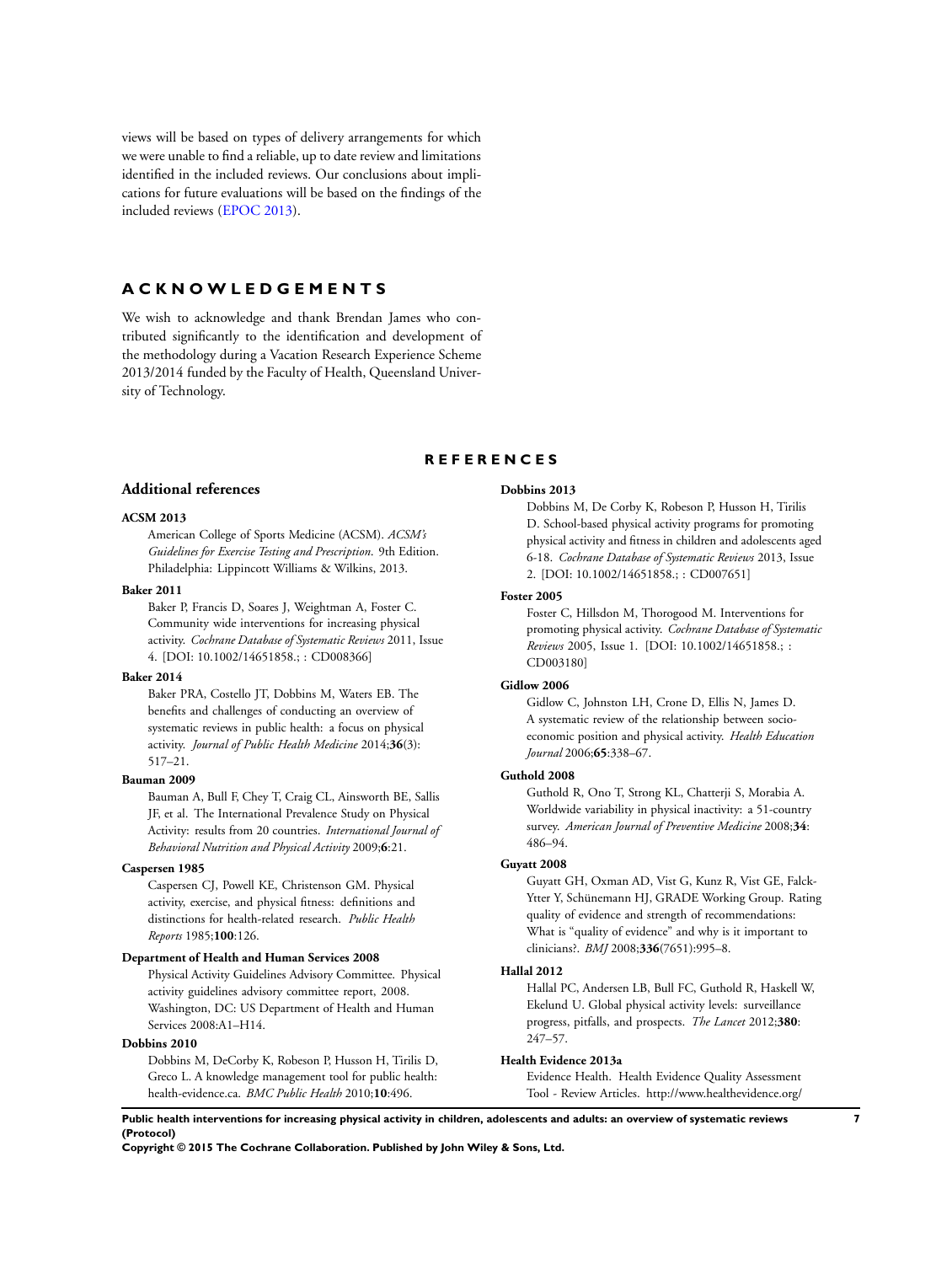<span id="page-9-0"></span>documents/our-appraisal-tools/QA\_tool&dictionary\_ 18.Mar.2013. Accessed 18 September 2014.

## **Health Evidence 2013b**

Health Evidence. Relevance Tool - Review Articles. http:/ /www.healthevidence.org/documents/our-appraisal-tools/ Relevance\_tool&dictionary\_18.Mar.2013.pdf. Accessed 18 September 2014.

## **Higgins 2011**

Higgins JPT, Green S (editors). Cochrane Handbook for Systematic Reviews of Interventions Version 5.1.0 [updated March 2011]. The Cochrane Collaboration, 2011. Available from www.cochrane-handbook.org. 5. Wiley Online Library.

#### **Lawlor 2003**

Lawlor DA, Ness AR, Cope AM, Davis A, Insall P, Riddoch C. The challenges of evaluating environmental interventions to increase population levels of physical activity: the case of the UK National Cycle Network. *Journal of Epidemiol and Community Health* 2003;**57**:96–101.

#### **Lee 2012**

Lee E, Dobbins M, DeCorby K, McRae L, Tirilis D, Husson H. An optimal search filter for retrieving systematic reviews and meta-analyses. *BMC Medical Research Methodology* 2012;**12**:51.

#### **Lee 2012a**

Lee I-M, Shiroma EJ, Lobelo F, Puska P, Blair SN, Katzmarzyk PT. Effect of physical inactivity on major noncommunicable diseases worldwide: an analysis of burden of disease and life expectancy. *The Lancet* 2012;**380**:219–29.

## **O'Donovan 2010**

O'Donovan G, Blazevich AJ, Boreham C, Cooper AR, Crank H, Ekelund U, et al. The ABC of Physical Activity for Health: a consensus statement from the British Association of Sport and Exercise Sciences. *Journal of Sports Sciences* 2010;**28**:573–91.

#### **O'Malley 2012**

O'Malley GC, Baker PRA, Francis DP, Perry I, Foster C. Incentive-based interventions for increasing physical activity and fitness. *Cochrane Database of Systematic Reviews* 2012, Issue 1. [DOI: 10.1002/14651858.; : CD009598]

## **Powell 2011**

Powell KE, Paluch AE, Blair SN. Physical activity for health: What kind? How much? How intense? On top of what?. *Public Health* 2011;**32**:349.

#### **Shea 2009**

Shea BJ, Hamel C, Wells GA, Bouter LM, Kristjansson E, Grimshaw J, et al. AMSTAR is a reliable and valid measurement tool to assess the methodological quality of systematic reviews. *Journal of Clinical Epidemiology* 2009; **62**:1013–20.

#### **Tudor-Locke 2004**

Tudor-Locke C, Bassett DR Jr. How many steps/day are enough? preliminary pedometer indices for public health. *Sports Medicine* 2004;**34**(1):1–8.

## **Warburton 2010**

Warburton DE, Charlesworth S, Ivey A, Nettlefold L, Bredin SS. A systematic review of the evidence for Canada's Physical Activity Guidelines for Adults. *International Journal of Behavioral Nutrition and Physical Activity* 2010;**7**: 39.

#### **WHO 2010**

World Health Organization. *Global recommendations on physical activity for health*. Geneva: World Health Organisation, 2010:58p.

#### **WHO 2014**

World Health Organization. Public Health. http:// www.who.int/trade/glossary/story076/en/ accessed: 16 October 2014.

∗ *Indicates the major publication for the study*

# **A P P E N D I C E S**

# **Appendix 1. Health Evidence**TM **Search Strategy**

The Health Evidence<sup>TM</sup> Search Strategy (a systematic review filter combined with public health terms) searches seven bibliographic databases:

- MEDLINE
- EMBASE
- CINAHL
- PsycINFO
- BIOSIS
- SPORTDiscus
- Sociological Abstracts

**Public health interventions for increasing physical activity in children, adolescents and adults: an overview of systematic reviews 8 (Protocol)**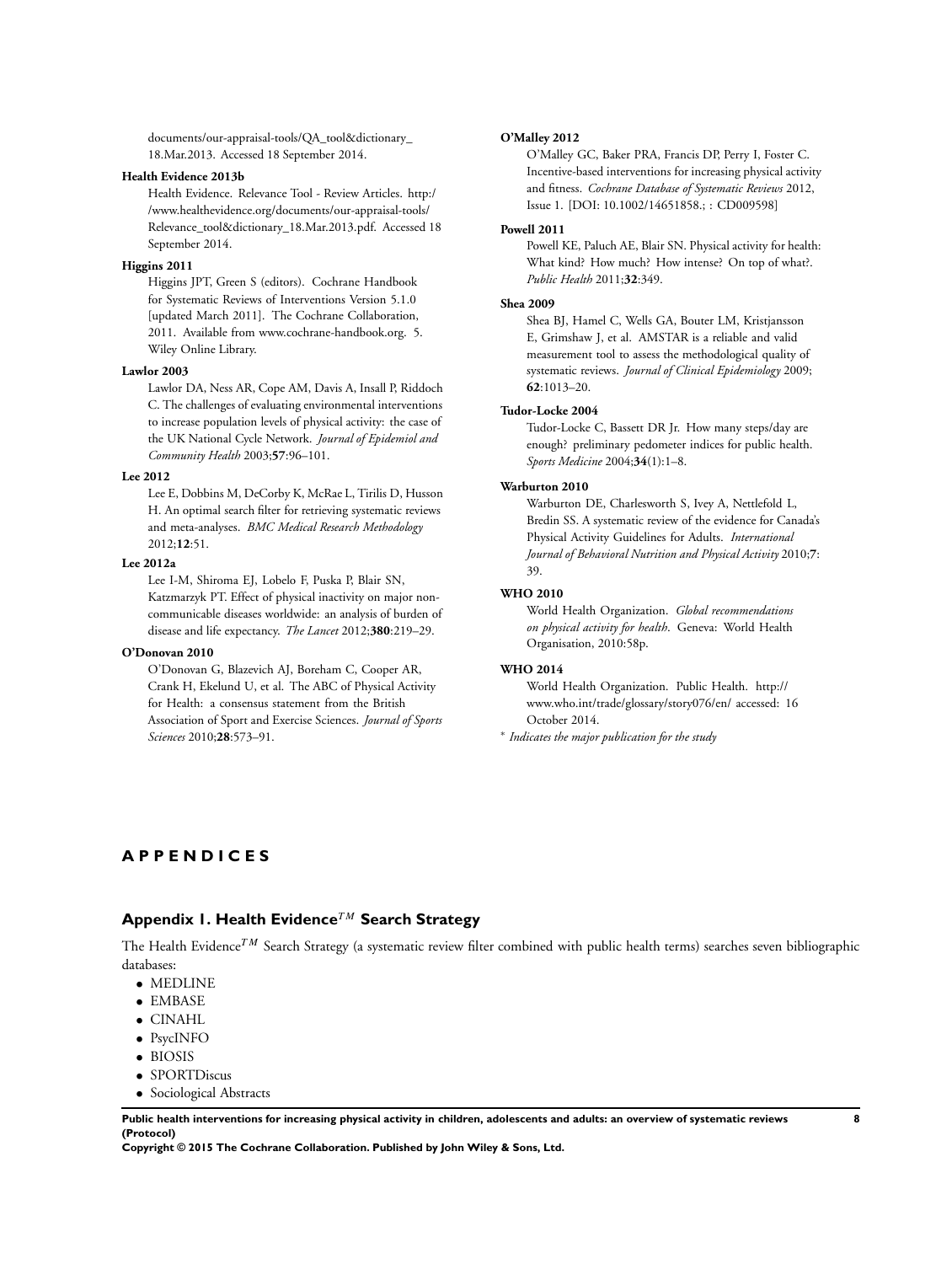All databases have been searched from 1995 to present. For MEDLINE, EMBASE, CINAHL and PsycINFO, methodological search filters described below are used to retrieve systematic reviews, meta-analyses and metasyntheses that evaluate the effectiveness of public health interventions.

## **MEDLINE systematic review filters**

Health Evidence<sup>TM</sup> Systematic review methodology filter

1. MEDLINE.tw.

2. systematic review.tw.

- 3. meta-analysis.pt.
- 4. intervention\$.ti

5. or/1-4

Health Evidence<sup>TM</sup>: Public health content filter

- 1. exp health promotion/
- 2. exp health education/
- 3. exp primary prevention/
- 4. exp preventive health services/
- 5. exp education/
- 6. prevention.mp.
- 7. exp community health services/
- 8. exp public health/
- 9. or/1-8
- 10. (systematic.mp OR meta analysis/ OR review/)
- 11. 9 and 10

## **EMBASE systematic review filters**

Health Evidence<sup>TM</sup> Systematic review filter

- 1. MEDLINE.tw.
- 2. exp systematic review/ or systematic review.tw
- 3. meta-analysis/
- 4. intervention\$.ti
- 5. or/1-4

Health Evidence<sup>TM</sup> Public Health filter

- 1. exp health promotion/
- 2. exp health education/
- 3. exp primary prevention/
- 4. exp preventive health services/
- 5. exp education/
- 6. exp public health/
- 7. exp prevention/
- 8. exp community care/
- 9. exp community medicine/
- 10. or/1-9
- 11. systematic review.mp.
- 12. meta analysis/
- 13. review/
- 14. or/ 11-13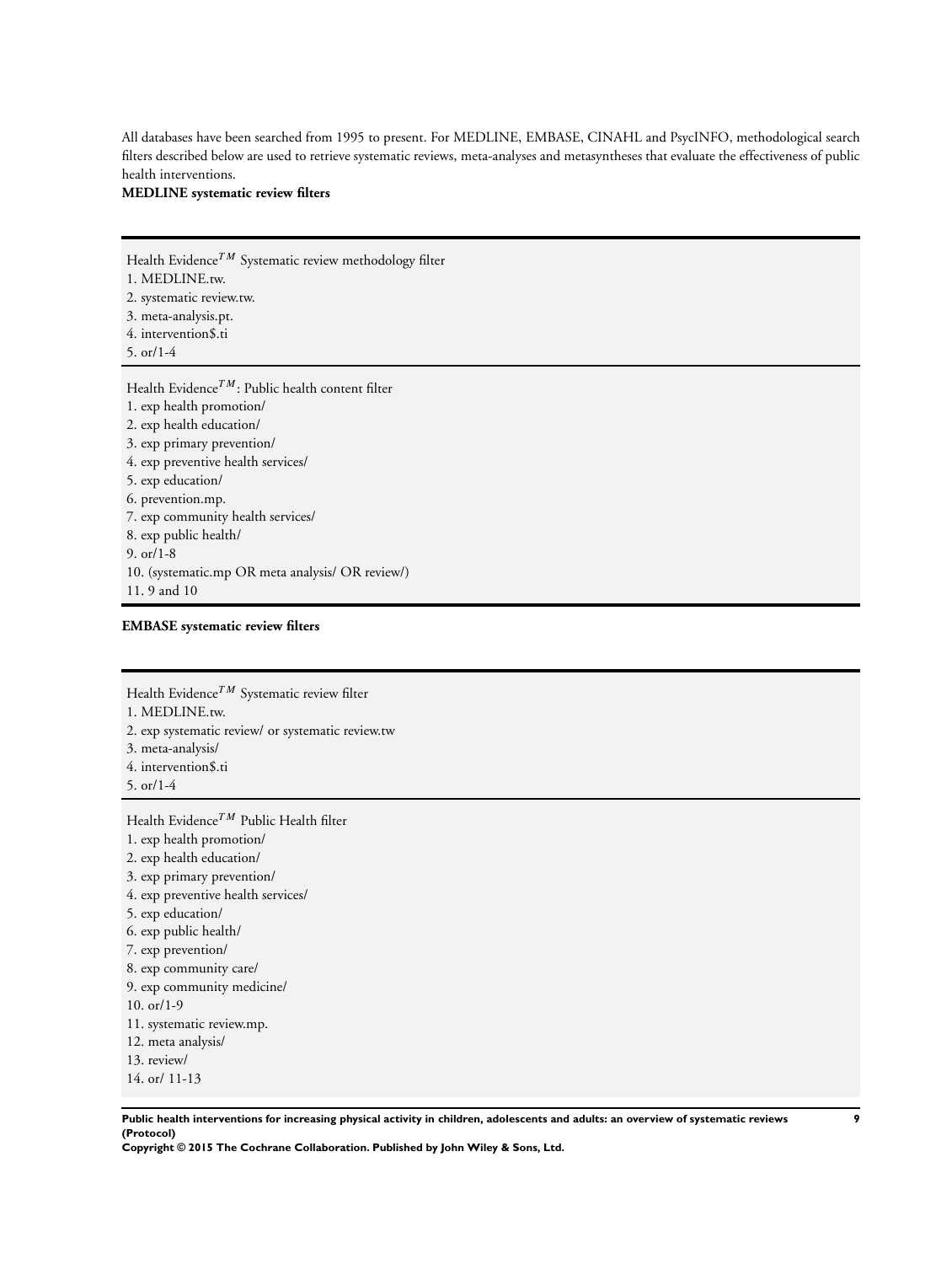(*Continued)*

15. 10 and 15

## **CINAHL systematic review filters**

Health Evidence<sup>TM</sup> Systematic review filter 1. MEDLINE.tw. 2. exp systematic review/ or systematic review.tw 3. meta analysis/ 4. intervention\$.ti 5. or/1-4 Health Evidence<sup>TM</sup> Public Health filter 1. exp health promotion/ 2. exp health education/ 3. primary prevention.mp. 4. exp public health/ 5. exp community health services/ or exp preventive health care/ 6. prevention.mp. 7. exp education/ 8. or/1-7 9. exp Meta Analysis/ or exp systematic Review/ or review.pt 10. 8 and 9

Reference: Lee, Edwin, et al. "An optimal search filter for retrieving systematic reviews and meta-analyses." *BMC medical research methodology* 12.1 (2012): 51.[Lee 2012](#page-8-0)

Health Evidence<sup>TM</sup> screens the Cochrane Library for new, updated and withdrawn reviews. Health Evidence<sup>TM</sup> also receives and screens the following evidence services: National Collaborating Centre for Methods and Tool's PublicHealth+; Knowledge Translation+; Best Evidence for Nursing+; MacPLUS Federated Search; Health Systems Evidence.

#### **Reference list search**

• search the reference lists of all published reviews identified as relevant.

Searches are updated monthly. To date, over 1,260,000 titles have been screened. Source: <http://www.healthevidence.org/our-search-strategy.aspx>

# **C O N T R I B U T I O N S O F A U T H O R S**

All of the authors contributed to the drafting and revising of the protocol.